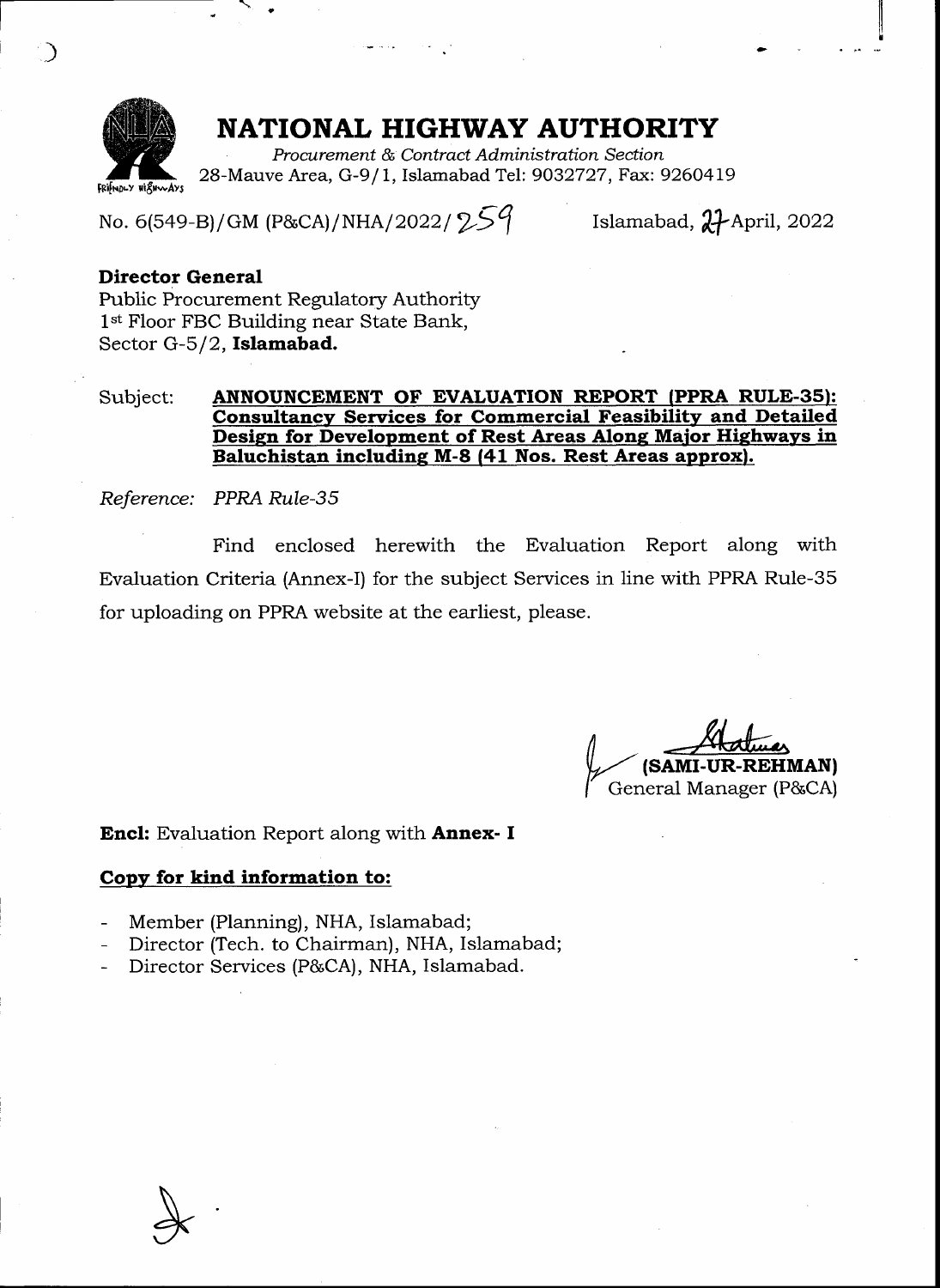## **EVALUATION REPORT** (As Per Rule 35 of PP Rules, 2004)

| 1.             | Name of Procuring Agency:     | <b>National Highway Authority</b>                                                                                                                                                         |  |  |  |  |
|----------------|-------------------------------|-------------------------------------------------------------------------------------------------------------------------------------------------------------------------------------------|--|--|--|--|
| 2.             | Method of Procurement:        | Single Stage Two Envelope Procedure                                                                                                                                                       |  |  |  |  |
| 3.             | Title of Procurement:         | Consultancy Services for Commercial Feasibility<br>and Detailed Design for Development of Rest<br>Areas Along Major Highways in Baluchistan<br>including M-8 (41 Nos. Rest Areas approx). |  |  |  |  |
| 4.             | Tender Inquiry No:            | $6(549-B)$                                                                                                                                                                                |  |  |  |  |
| 5.             | PPRA Ref. No. (TSE):          | TS473892E                                                                                                                                                                                 |  |  |  |  |
| 6.             | Date & Time of Bid Closing:   | 16 <sup>th</sup> March 2022 at 1130 hours local time                                                                                                                                      |  |  |  |  |
| 7 <sub>1</sub> | Date & Time of Bid Opening:   | 16 <sup>th</sup> March 2022 at 1200 hours local time                                                                                                                                      |  |  |  |  |
| 8.             | No of Bids Received:          | Five (05) Proposals were received                                                                                                                                                         |  |  |  |  |
| 9.             | Criteria for Bid Evaluation:  | Criteria of Bid Evaluation is attached at Annex-I                                                                                                                                         |  |  |  |  |
| 10.            | Details of Bid(s) Evaluation: | As below                                                                                                                                                                                  |  |  |  |  |

| Name of Bidder                                                                                                                                        | <b>Technical</b><br>Score (out of<br>1000)                                                                                                                                           | <b>Rule/Regulation/ SBD**/Policy/</b><br>Basis for Rejection / Acceptance as<br>per Rule 35 of PP Rules, 2004. |  |  |  |
|-------------------------------------------------------------------------------------------------------------------------------------------------------|--------------------------------------------------------------------------------------------------------------------------------------------------------------------------------------|----------------------------------------------------------------------------------------------------------------|--|--|--|
| 1) M/s Finite<br>Engineering<br>in.<br>Association with M/s<br>National<br>Infrastructure<br>Engineering<br><b>Services</b>                           | 735                                                                                                                                                                                  | <b>Technically Qualified</b>                                                                                   |  |  |  |
| 2) M/s NESPAK (Pvt.) Ltd.                                                                                                                             | 715                                                                                                                                                                                  | <b>Technically Qualified</b>                                                                                   |  |  |  |
| 3) M/s Asian Consulting Engineers<br>(Pvt.) Ltd. in JV with M/s<br>Associated Consultancy Center<br>(Pvt.) Ltd. and M/s Technical<br>Associates       | 707                                                                                                                                                                                  | <b>Technically Qualified</b>                                                                                   |  |  |  |
| 4) M/s Euroconsult (Pvt.) Itd in JV<br>with M/s Jers Consultancy (Pvt.)<br>Ltd. and in Association with M/s<br><b>Vernier Engineering Consultancy</b> | Non-Responsive<br>(As per RFP Document, Data Sheet Clause 1.8 (d)).<br>All Pages of Technical Proposal are un-stamped,<br>Page numbering is missing, Proposal is not hard<br>binded. |                                                                                                                |  |  |  |
| 5) M/s N Vision (Pvt.) Ltd. in JV with<br>M/s SEM Engineers                                                                                           | Non-Responsive<br>(As per RFP Document, Data Sheet Clause 1.8 (a)).<br>M/s N Vision Valid PEC Registration Certificate is<br>missing.                                                |                                                                                                                |  |  |  |

Consultancy Services for Commercial Feasibility and Detailed Design for Development of Rest Areas Along Major Highways in Baluchistan including M-8 (41 Nos. Rest Areas approx). Page 1 of 2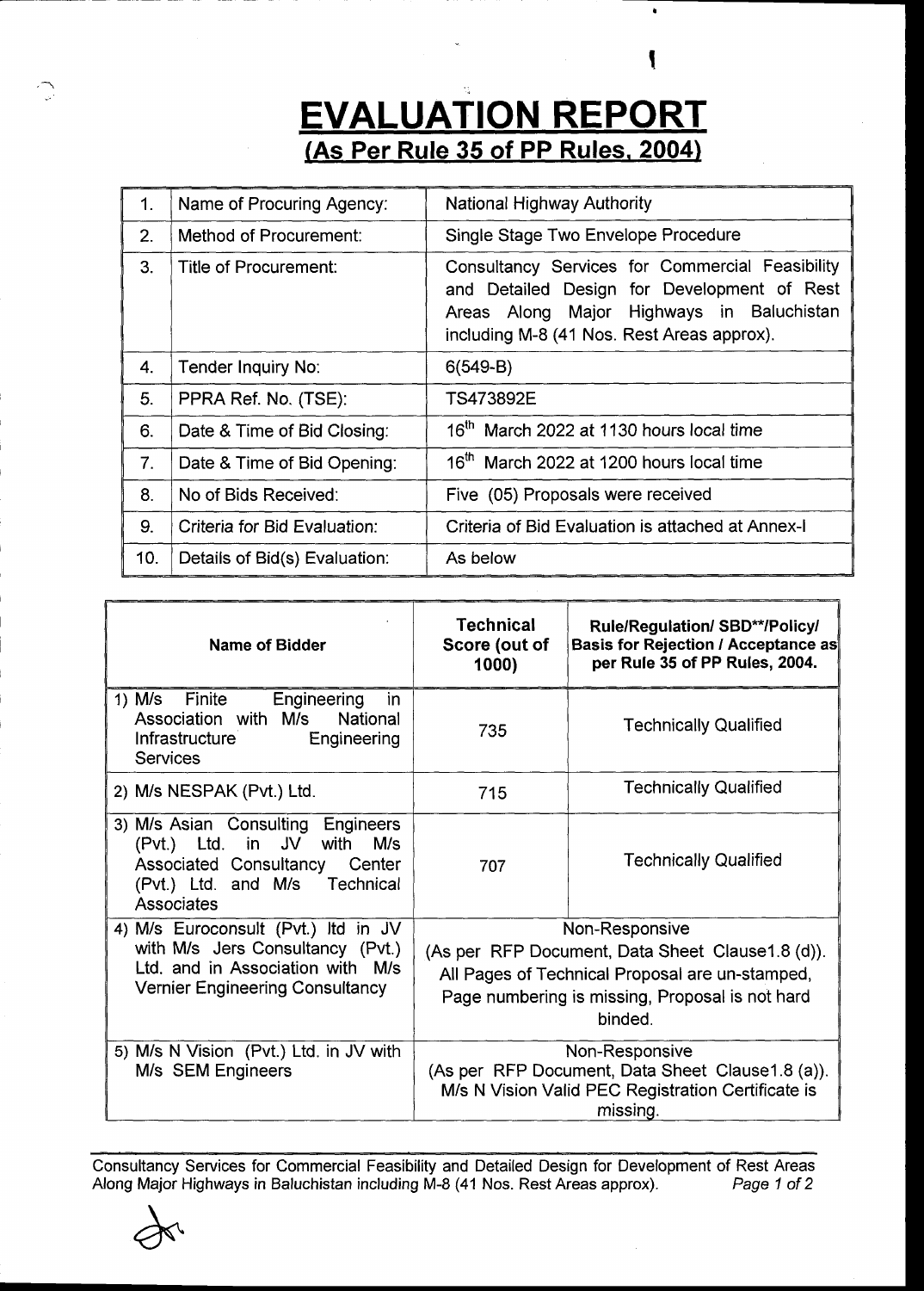11. Any other additional/supporting information, the procuring agency may like to share: The Procurement is being carried out in line with PPRA Rules & Regulations using the QCBS method with 80:20 Technical to Financial Proposals ratio.

Signature:

t-

a

General Manager (P&CA) National Highway Authority Official Stamp:...........Islamabad...........

\*\* Standard Bidding Documents (SBD).

Consu Itancy Services for Commercial Feasibility and Detailed Design for Development of Rest Areas Along Major Highways in Baluchistan including M-8 (41 Nos. Rest Areas approx). Page 2 of 2<br>
<br>
A COMEX CONSTRUMENT CONSULTER CONSULTER CONSUMING A CONSUMING A CONSUMING A CONSUMING A CONSUMING A CONSUMER CONSUMER CONSUMER C

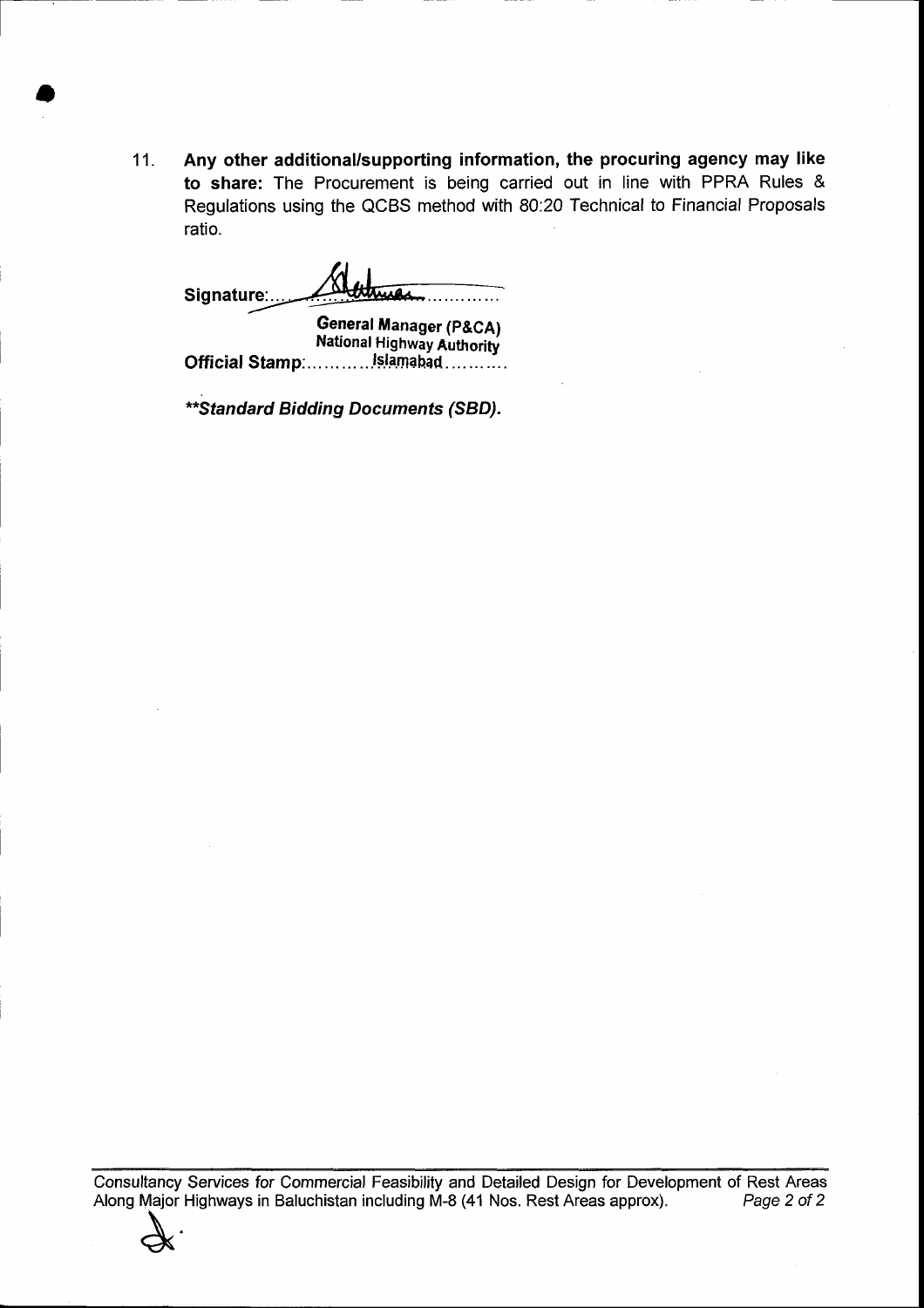**National Highway Authority** 



# Annex-I Criteria FOR **Bid Evaluation**

**Consultancy Services for Commercial Feasibility and Detailed Design for Development of Rest Areas Along Major Highways in Baluchistan including M-8** (41 Nos. Rest Areas approach

**April, 2022**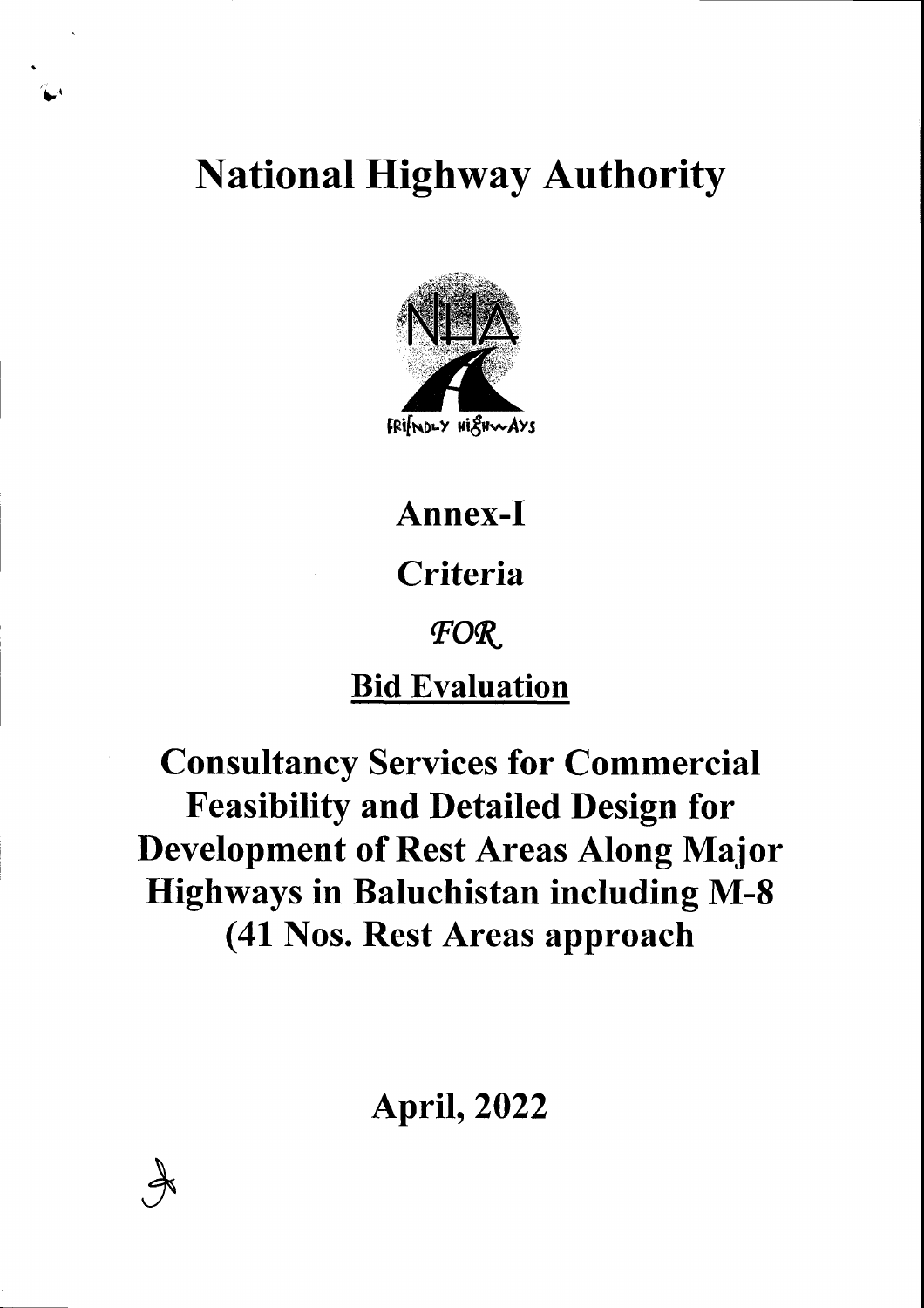Say No to Corruption

Personnel Evaluation Sheet

#### SUMMARY EVALUATION SHEET FOR FULL TECHNICAL PROPOSALS (QCBS) Max Electric Firm 1  $\sim$  Firm 2 EVALUATION CRITERIA **Weightage** Rating Score Rating Score  $\overline{100}$ 1. Firms Experience  $\overline{25}$ General Experience in Highways and Infrastructure  $\overline{75}$ Specific Experience related to particular Assignment  $\overline{250}$ 2. Approach and Methodology  $\overline{70}$ 2-a. Appreciation of the Project (i) Evidence of Site Visit with Photographs  $(30)$ (ii) Clarity of appreciation  $(20)$  $(20)$ (iii) Comprehensiveness of appreciation 2-b. Problem Statement/ understanding of objectives 50 (i) Identification of Problems/ Objectives  $(30)$  $(20)$ (ii) Components of Proposed Services  $80$ 2-c. Methodology  $(30)$ (i) Proposed Solutions for this Project (ii) Quality of Methodology  $(20)$  $(30)$ (iii) Conciseness, clarity and completeness of proposal\* 2-d. Suggested Changes for Improvement in TOR  $\overline{10}$ 2-e. Work Program  $\overline{20}$  $20<sub>2</sub>$ 2-f. Staffing Schedule  $450$ 3. Key Personnel  $\overline{25}$ Firm affidavit for presence of personnel\*\*  $60$ Team Leader/ Senior Architect  $\overline{a}$  $40$ Senior Structural/Bridge Engineer  $(ii)$  $40$ Public Health Engineer (iii)  $40$  $(iv)$ **MEP** Engineer  $\overline{40}$ Landscape Specialist  $(v)$  $\overline{65}$  $(v_i)$ **Coordination Engineer**  $\overline{35}$ Junior Structural Engineer-I&II  $(vii)$  $35$ Junior Highway Engineer (viii)  $\overline{35}$ Junior Architect  $(x)$  $\overline{75}$ 4. Performance Certification from clients  $\overline{25}$ Affidavit on stamp paper duly attested by the Oath Commissioner regarding non-blacklisting\*\*\*  $50$ 5. Present Commitments (current engagement and available strength - justification)  $50$ 6. Transfer of Knowledge (Methodology/ Plans)\*\*\*\* **TOTAL:** 1000

Excellent - 100% Very Good - 90-99% Above Average - 80-89% Average - 70-79% Below Average - 1-69% Non-complying - 0% Score: Maximum Weightage x rating / 100. Minimum qualifying score is 70% or 700 marks.

Consultancy Services for Commercial Peasibility Study and Detailed Design for Development of Rest Areas Along Major Highways in Baluchistan including M-8 (41  $-18-$ Nos. Rest Areas Approxy